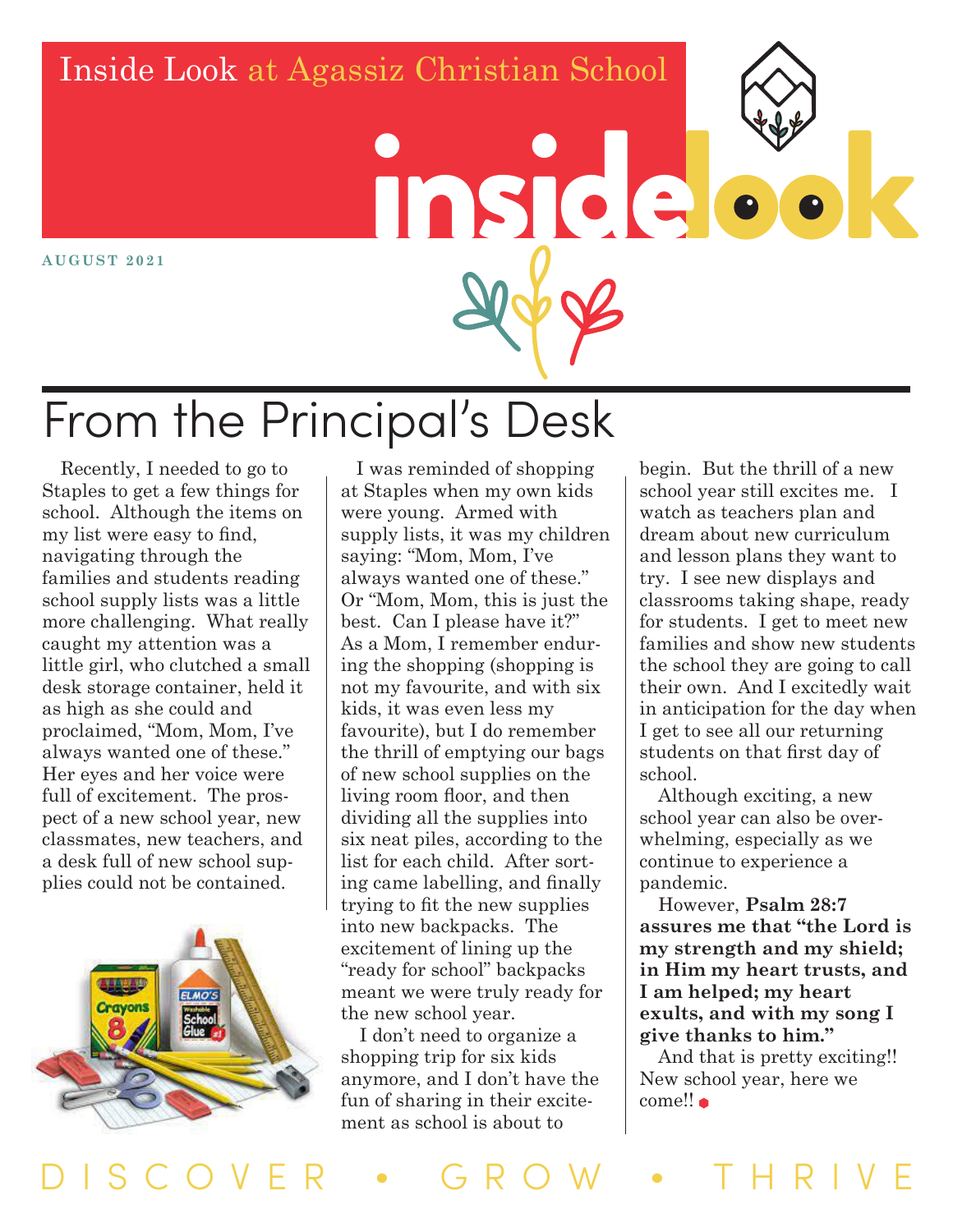## An **inside ook**...into this school year...

#### COVID PROTOCOLS

A more in-depth document will be coming via email to parents the week before school, but in the meantime, here are a few of the high level themes of the COVID protocols to begin this new school year.

- Vaccines will not be mandated for staff or students over the age of 12. The government will focus on encouraging greater vaccination levels across the province.
- To start this school year, all school staff and visitors are required to wear masks indoors.
- Parents are allowed back in the school.
- Grades 4 12 are required to wear masks indoors and on school busses.
- K 3 students will be encouraged to wear masks indoors, but this remains a family choice. • There will be no specifically mandated learning groups, and no strict physical distancing
- guidelines
- Cleaning protocols will more closely resemble pre-pandemic practices.
- Extra-curricular school activities will resume and will be governed by the wider provincial or local health authority orders.

| Position                                          | Staff                                                                                         |  |
|---------------------------------------------------|-----------------------------------------------------------------------------------------------|--|
| K/1                                               | Mrs. Driesen<br>Mrs. de Waal                                                                  |  |
| 2/3                                               | Mrs. Sache<br>Mrs. Wouda                                                                      |  |
| 4/5                                               | Mrs. deWolde<br>Mrs. Wouda<br>Miss Lagemaat                                                   |  |
| 6/7                                               | Mr. Braun                                                                                     |  |
| Principal and Itinerant Teacher (Coding, Library) | Mrs. de Waal                                                                                  |  |
| Librarian                                         | Mrs. Hertgers                                                                                 |  |
| Music                                             | Mrs. Victor                                                                                   |  |
| Preschool                                         | Mrs. Neudorf                                                                                  |  |
| EA's (Learning Support)                           | Mr. Giesbrecht<br>Mrs. Jarvis<br>Miss Lagemaat<br>Mrs. Peters<br>Mrs. Timmers<br>Mrs. Timmins |  |
| Office Administration                             | Mrs. Bruneski<br>Mrs. Gee (Goosen)                                                            |  |

#### 2021/2022 Staffing

#### **School Keys**

Every few years, we try to do a "school key roundup." If you have a set of school keys that you are no longer using, please return them to the school.

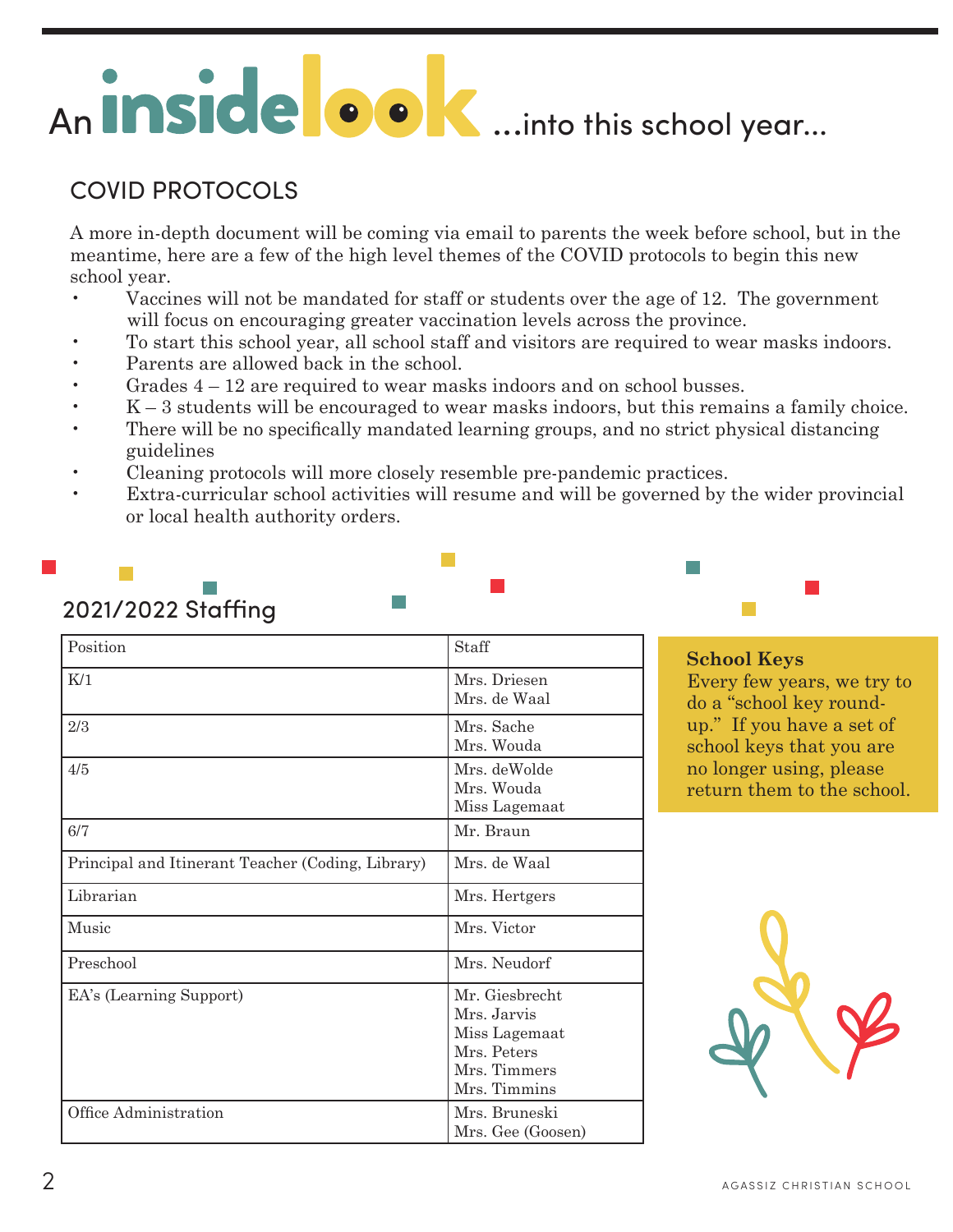## An **inside ook**...into this school year...

#### Welcome to New Families

If you are new to our school, please join us in the library at 8:30 am after your child has joined their class on the first Wednesday. We will have coffee ready as we discuss what excites us at Agassiz Christian school and we will answer any questions that you may have.

*New family orientation/information event in the library on Wednesday, September 8 at 8:30 a.m.* 

#### School Supplies

• K-7 students need to have indoor running shoes with regular, non-marking soles.



- All students also need to have outside shoes in which they can be active, as we often have PE and outdoor learning blocks outside.
- K-7 students need a backpack large enough for a binder.
- Students should have a personal water bottle at school
- Students also need to bring a box of Kleenexes to school, to help keep our classrooms germ free once the "cold" season arrives.
- All other supplies are provided by the school.

#### Chapel

 This year our chapels will be on alternating Fridays from  $8:20 - 8:45$ ish and will take place in the school gym! There will be occasions when chapel happens on a different day of the week because of a special occasion or a guest speaker, but we will let you know of these changes through our school app. Parents (and any other family members) are invited and very welcome to come to this first chapel and any of our chapels throughout the year.

*Please join us for our first Chapel of the year on Tuesday, September 7 at 10:30 a.m.*

#### Meet the Teacher Evening & Ice Cream Social

On Wednesday, September 15, you are invited to have an ice cream treat and to meet your child's teacher and have a tour of their classroom. Your child will be the tour guide. The ice cream will be ready to be served at 6:00 p.m. It melts quickly, so come and get it while it's cold.



#### School App

The "My Agassiz Christian" app helps to keep students, parents, and staff connected, engaged, and on track. The app contains school news, calendars, class updates, and other school information such as important events and school closures. The app works wherever you go - on iPhone, iPad, iPod Touch, Android phones & tablets, and on any computer's web browser (except for Internet Explorer). You can even choose between push notifications, text messages, and email for your most important updates.Please get started with the "My Agassiz Christian" App! Either:

- Search for "My Agassiz Christian" in the AppStore/Google Play.
- Visit agassizchristian.appazur.com and tap the button.
- Learn more at: agassizchristian.appazur. com/help/flyer.
- Please contact the school office or your child's teacher for the security password.

|                 | E Everyone<br>Ω                                                            | My Agassiz Christian<br>Appazur Solutions Inc. Education<br>Add to Wishlist<br>Install |                                  |
|-----------------|----------------------------------------------------------------------------|----------------------------------------------------------------------------------------|----------------------------------|
| <b>HEN</b><br>  | <b>STATISTICS</b><br>÷<br>≡<br>=<br>Information                            | <b>CASE PRO</b><br>н<br>$\sim$<br>Celemater, Student Handbook                          | $\sim$<br>٠<br>erse. C           |
|                 | Phone<br>P.<br>ч.<br><b>Grand Advisers</b>                                 | ACS Staff<br>പ                                                                         | <b>Bell Schedul</b>              |
|                 | Email:<br>$\sim$<br>×<br>M<br>÷                                            | 2017-2018 Welcome Letter<br>m                                                          | ٦<br>Acausi Chri<br>Bell Sc      |
|                 | D<br>Student Handbook<br>$\overline{a}$<br>W<br>Website                    | Atlandance<br>×<br><b>Doard &amp; Committees</b>                                       | ۸<br>8.15                        |
|                 | ø<br>ь<br>≃<br>and panninfeltime/had con<br>ര<br>(tell Schedule)<br>$^{3}$ | s<br>ത<br>Chapels                                                                      | ×<br>8.20<br>×                   |
| <b>Meccages</b> | Mag / Directions                                                           | v<br>Discipline and Code of Conduct<br>s                                               | $10.10 - 10.30$<br>12:00 - 12:50 |
| Culentar        | ⊙ ≝<br><b>A FOUNDATION</b>                                                 | Draws Code                                                                             | 2.43<br>٦                        |
| Cleaner         |                                                                            | <b>Declassic Devices</b>                                                               |                                  |
|                 |                                                                            | <b>Dramarcy Closures</b>                                                               |                                  |
| Concesi         |                                                                            |                                                                                        |                                  |
| Information     |                                                                            | m<br><b>Field Trips</b>                                                                | ×                                |
| Stuff Contacts  |                                                                            | െ<br><b>Grading, Reporting &amp; Homework</b>                                          | ×                                |